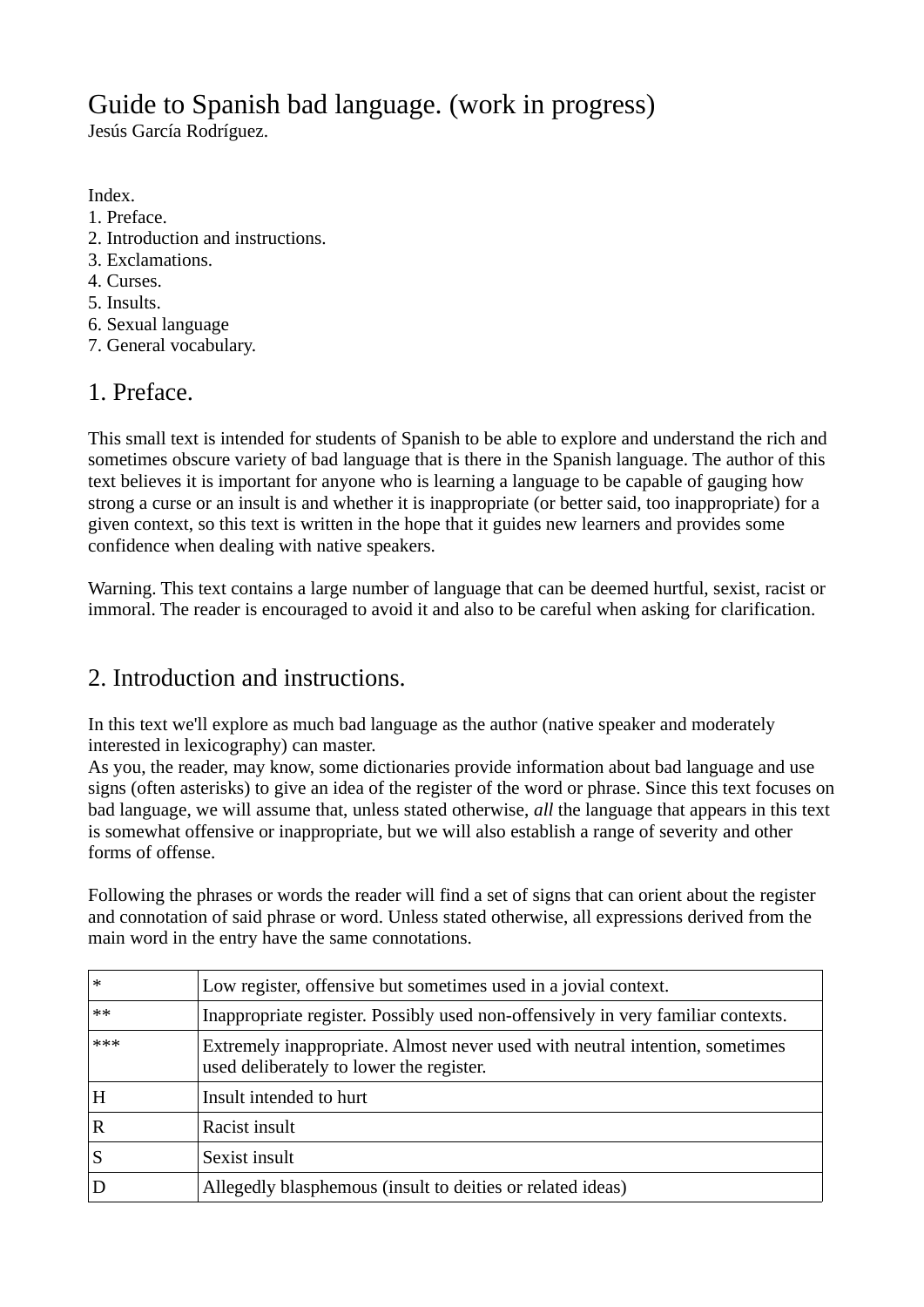As is known by anyone who has mastered a language other than his or her mother language, many phrases cannot be translated directly and very often not even an equivalent phrase can be found. Due to this the author has attempted to accompany each phrase with an example for clarification, although it is not clear to what extent this will be helpful or perhaps contribute to the general confusion.

This text is intended to help only within the Iberian Peninsula, excluding the Spanish dialects spoken in America, although additions to this text and suggestions are encouraged.

## 3. Exclamations.

We will define an exclamation as a spontaneous verbal expression that has no other purpose but to show a surge of feelings. These feelings can be either positive or negative but mustn't be directed to anything specific. If they are, then it will be classified as a curse.

According to this definition, "wow", "awesome", "rats" or "shit" would be included, but also stronger exclamation such as "fuck yeah".

anda!

Used to express mild surprise due to an unexpected outcome. Neutral expression, acceptable in front of children.

coño! (\*\*) somewhat equivalent to "fuck!"

Used to express surprise, frustration or anger.

As an expression of surprise it is equivalent to "hostia!", maybe somewhat stronger. When expressing frustration or anger it is equivalent to "fuck!" in english. Despite the sexual meaning, it is not considered sexually discriminatory or offensive (since it is not used as an insult). The word "coñazo" (\*\*) is often used to mean something very boring or annoying: "esta película es un coñazo" means "this movie is extremely boring"

hala! wow!

Exclamation used when something is excessive or disproportionate. E.g. if I ask a friend to send me a picture of himself so that I can show it to someone and he sends me fifty pictures I would say "hala!" or "hala fotos!"

#### hostia! (\*) equivalent to "crap!"

Very often used to express surprise, but has use as general exclamation. If I'm getting stitches without anaesthesia in a small wound and I'm enduring the pain, I might say "hostia, cómo duele!" If I'm using a new knife and want to see how well it cuts meat, so I test it on a piece of meat and find that it has also cut the board underneath I'd say "hostia!" or "la hostia!"

Hostia is also often used to refer to one strike or blow in a fight or even an involuntary hit. For example "if you say that again I'll punch you" "si vuelves a decir eso te doy una hostia" or "I've hit myself with the kitchen cupboard door" "me he dado una hostia con la puerta del armario de la cocina".

Many related slurs also use this word, such as "no me vengas con hostias", which is somewhat "cut the crap" "está más duro que la hostia" "it's hard as hell" or "ni helado ni hostias!" which would be something like "ice cream my ass!" (that is, an angry way to say "no ice cream"). See also vocabulary.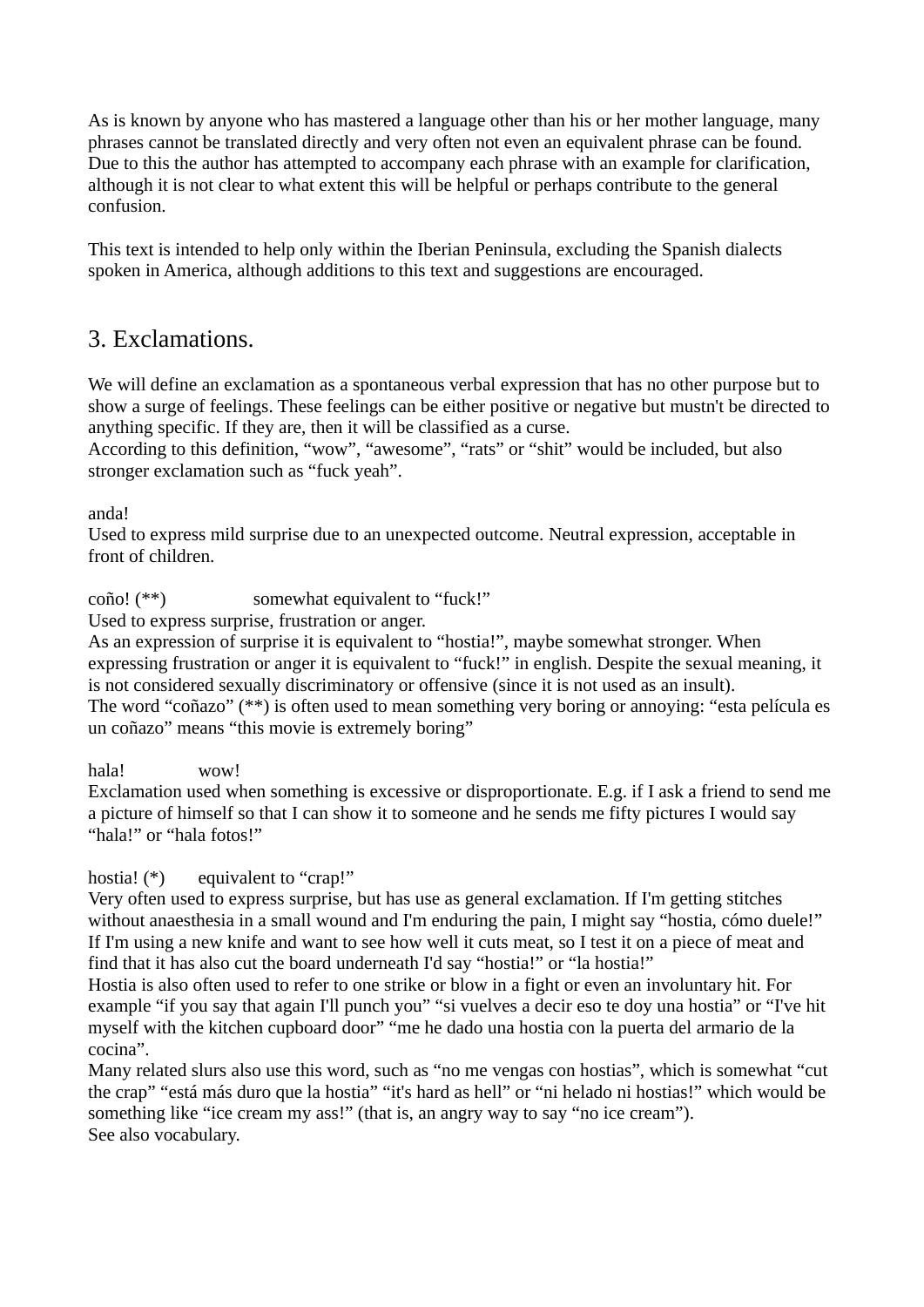joder! (\*\*): "fuck!"

This word is, as "fuck" in English, a verb that can be used for other purposes. It also means to damage something so that it stops working or the purpose is killed (it is also used when said thing stops working on its own devices) such as:

"Mi marido me ha jodido el coche" : "my husband has fucked up my car"

"La lluvia nos jodió el día": "rain fucked up our day"

"El microondas está jodido": "the microwave is fucked up"

One of the widely accepted uses is as "tired": "estoy jodido": "I'm tired" (still inappropriate). Another meaning is, like in English, to intentionally cause damage or trouble to someone: "se están besando delante de mí para joderme": "they are kissing in front of me in order to fuck me". It also means to act in a very bothersome way, either intentionally or unintentionally: "los chavales están jodiendo con los coches y con la música" : "the teenagers are fucking about with their cars and their music".

In certain cases also means "to steal".

mierda! (\*) shit!

Very close to the English word in some of the uses, but there are additional ways to use it in Spanish. We'll put all the uses here for clarity.

When something sucks, we say in Spanish "es una mierda", such as "este teléfono es una mierda". Note that the register is lower than the equivalent in English. If you want a milder expression you can say "este teléfono es una chufa" or "este teléfono apesta", which is the one used when translating movies or books.

Also used as "vaya mierda de teléfono" (such a crappy telephone) or "vaya teléfono de mierda", although this last one might be a curse more than a complaint about the bad quality of the telephone.

Another use is as a curse (if it refers to an object) and an insult if it refers to an individual: If my car doesn't start and I get angry, I might curse "coche de mierda!"\*

If I get angry with the supermarket cash I might insult him/her saying "cajero de mierda!" (\*\*H) Note that adding "de mierda" adds the insult to an otherwise completely normal word.

toma! score!

Exclamation about a small achievement. Often heard as "toma ya!" (appropriate in informal register).

#### 4. Curses.

We will define a curse as an exclamation that expresses a negative feeling towards any specific entity, be it a person, an object or even an idea.

For example, according to this definition "stupid key!" would be a course, as well as "fucking computer!", but not "fucking asshole" (which would be an insult) or "fuck!" (which would be an exclamation).

Cagar(se) (\*) somewhat equivalent to "be damned".

This is by far the most common curse in Spanish. The verb "cagar" means "to shit", and it is used as a pronominal verb (non-reflexive, of course). Anything or anyone can be cursed using this verb, most commonly, but not always, in present form.

"Me cago en dios" (\*D) is almost exactly "god dammit" and literally "I shit on god". It is such a common curse that sometimes the expression is smoothed, by sheer force of use, into "cagüendiós" or "cauendiós".

Other very common *general purpose* curses would be "me cago en la hostia"(\*), "me cago en la virgen" (\*\*D) or "me cago en la puta"(\*\*). Many other milder versions also exist such as "me cago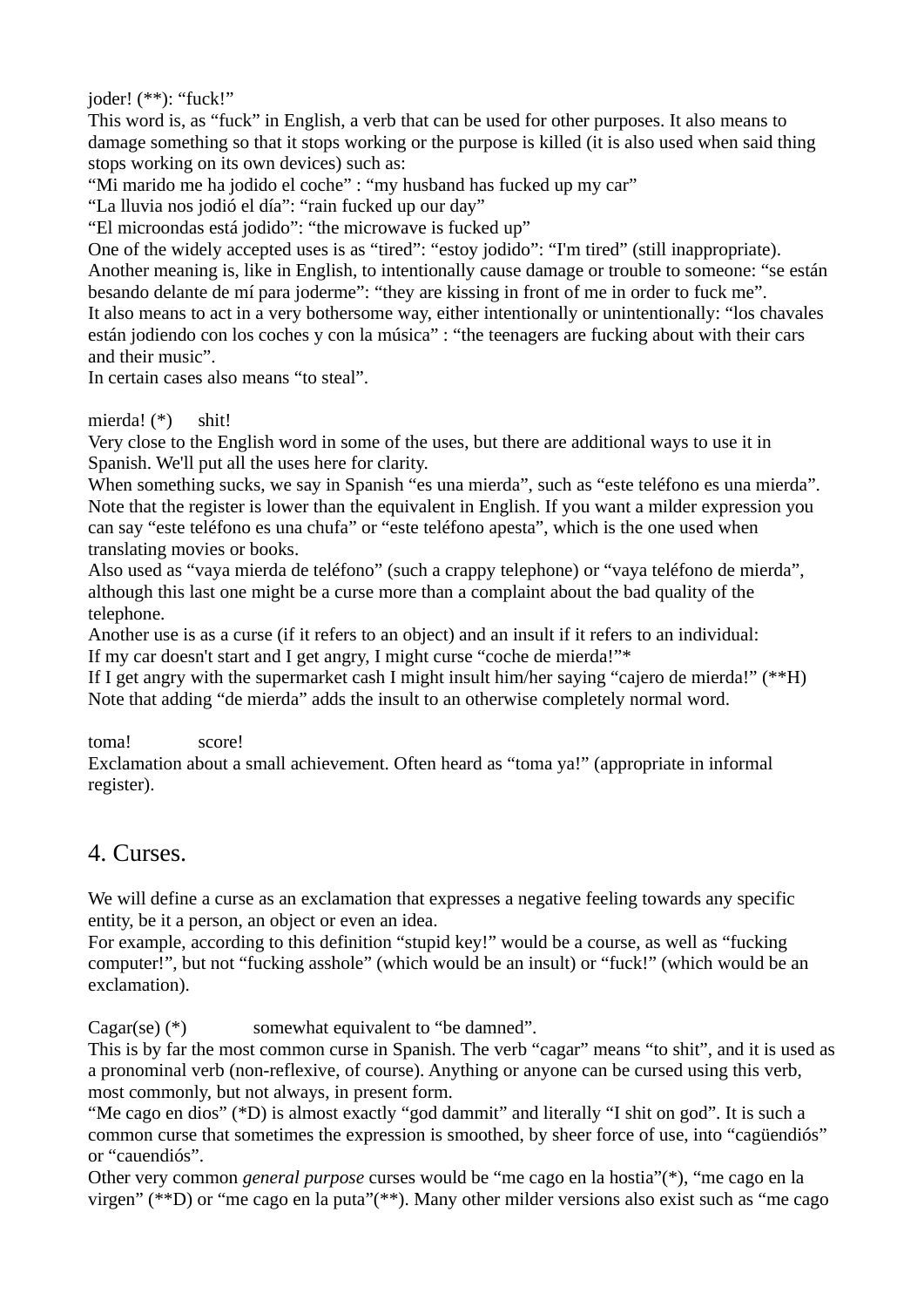en la leche"(\*), "me cago en diez"(\*) or "me cago en la mar"(\*). The expression "me cachis en la mar" is a mild euphemism that is acceptable even in front of children.

There are almost no restrictions about what can be put in this curse and, due to the natural creativity of Spaniards when it comes to curses, many of the versions are subject to meme dynamics, such as "me cago en los cojones de Mahoma"(\*D) or "me cago en todo lo que se menea"(\*).

This curse can be used towards one single object to express anger or frustration. For example, if we're trying to unscrew a screw and the head is worn off and it's extremely difficult, we might curse "me cago en el tornillo" or "me cago en el puto tornillo"(\*) or "me cago en el tornillo de los cojones"(\*\*).

Another example: while walking through a snow-covered forest looking where you tread, a lump of snow falls from a branch right in the back of your neck, filling your spine with freezing cold snow that you can't brush off before it melts. That would be a situation in which the curse "me cago en el puto árbol y en la puta nieve"(\*\*) could be understandable for a Spanish native speaker.

This expression is also used as an insult intended to hurt. This is done by aiming it to some person close to the intended recipient of the insult rather than the recipient himself.

So, if I want to insult you, I wouldn't say "me cago en tí" but rather "me cago en tu padre" (\*\*H). These insults can be used jovially in very familiar environments but most of the time they are intended to hurt. As with the curse, there is no limit to what can be put as object of the sentence: "me cago en tu madre"(\*\*H) "me cago en tus muertos"(\*\*H), "me cago en tus muelas"(\*H), "me cago en tu sangre"(\*H), "me cago en la madre que te parió"(\*\*H), "me cago en la leche que te han dado"(\*H) and so on.

#### 5. Insults.

Bobo: mildly stupid, seemingly distracted or slow-understanding person.

Cabrón: bad person. Sometimes used for someone who knowingly causes problems.

Capullo: dork, jackass. Obtuse person who causes a small problem.

Estúpido: stupid.

Hijo de puta: son of a whore. Bastard. (see below "puto/a")

Imbécil: dumbass.

Indeseable: undesirable. Person that can only be despised.

Mamón: person who knowingly uses as many resources as possible disregarding other people's need or right to the same resources. Sometimes person who abuses power.

Malasombra: literally "bad shadow". Person who intentionally causes major damage with little or no benefit for him or herself.

Maricón (\*H): faggot. In Spanish the word "marica" means approximately "queer", but adding the suffix -ón increases the size of the word, turning it into an insult. Words related to this are "afeminado", which means "affeminate" and is standard Spanish, "mariquita", which means approximately the same (and also means "ladybug") but is colloquial, and "gay", which is directly borrowed from English (it seems there wasn't a non-offensive word for homosexual men).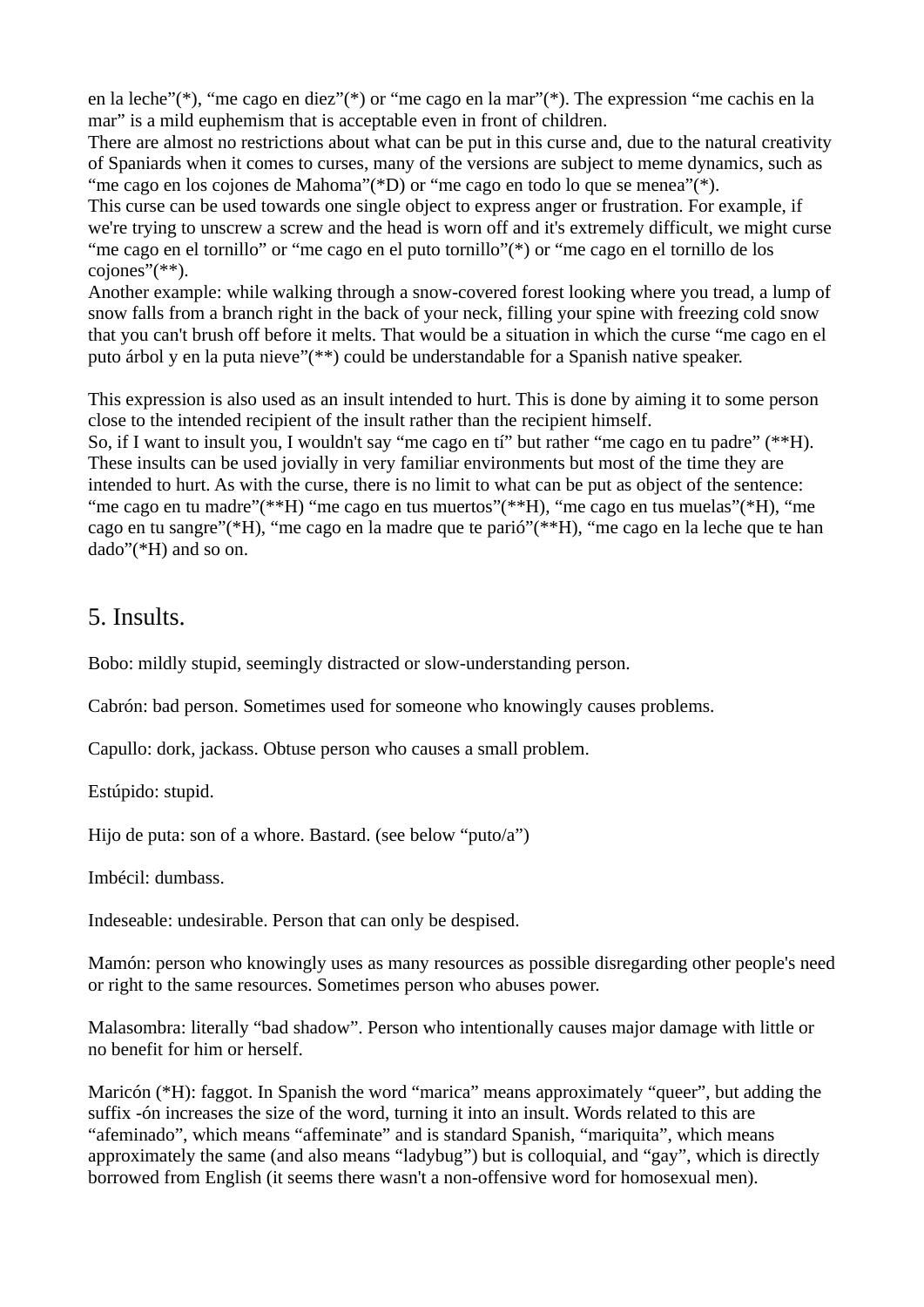As an example of the flexibility of the language, one additional suffix can be added to the word "maricón" to make it even bigger: "mariconazo" (\*H).

Perro/perra: extremely lazy.

Puto/puta \*\*

Whore.

One of the words with most variants in Spanish (according to Arturo Pérez-Reverte, about 80 or 90 variants have been documented throughout history).

In Spain the masculine noun "puto" is rarely used meaning "male prostitute", the word "prostituto" being used instead, but the feminine is very common as an insult. It is occasionally used jovially in very familiar circumstances, but even in those cases it intended as a small reprimand.

The insults "son of a whore" and "son of a bitch" are directly translated as "hijo de puta", an insult so frequent in Spanish that it is often simplified as "hijoputa" and, of course, H.P.

As a curse it is used as an adjective, as in "la puta silla" or "el puto cuchillo". This curse is simple as it is energic, and can be used as an insult if it is used to address a person.

"El puto ordenador" is equivalent to "the fucking computer" and "el puto taxista" is equivalent to "the fucking taxi driver". This curse has the gramatical advantage that it can be used in the middle of a sentence that has a purpose other than cursing, such as "estoy intentando enviar el email pero el puto ordenador no me deja".

Occasionally this curse is used merely for emphasis, such as "no tengo ni un puto duro" (I'm fucking broke) or "en la puta calle" (on the fucking street).

Tonto: silly.

#### Zorro/zorra (\*): fox/bitch.

It literally means fox, so the feminine means female fox. Interestingly, calling someone "zorro" means that the person (man) is astute and cunning, but calling a woman "zorra" means she is a bitch, that is, a sneaky and treacherous person who takes advantage of people in a weak situation. If we want the latter meaning to be applied to a man, we can use the word "cerdo", which means pig, but they are not entirely equivalent.

## 6. Sexual language.

There is one general aspect of sexual language in Spanish, and it is that the neutral words for sexual activities are often not used, not known or misleading. The effect of this is that the words most people use are actually inappropriate, and the appropriate words usually sound too high register or even technical.

cojones! (\*\*)

Balls! (see vocabulary). This word is used in all three types of expressions.

When standing alone it can be understood as a stronger (and more inappropriate) version of "anda!". "Los cojones!" or "los huevos!" can be equivalent to "hell no!"

Adding "de los cojones" to any noun is equivalent to adding "fucking" in English; "la mesa" is just "the table", but "la mesa de los cojones" would be like "the fucking table". Notice that adding "puto/a" is very similar and usually equivalent.

The expression "tocar los cojones" (\*\*) means to bother or to annoy. The annoyance might not be major, but the expression is highly inappropriate.

Unexpectedly, the expression "tócame los cojones" (\*\*\*) (literally "touch my balls") is a taunt used to express defiance in a belligerent way.